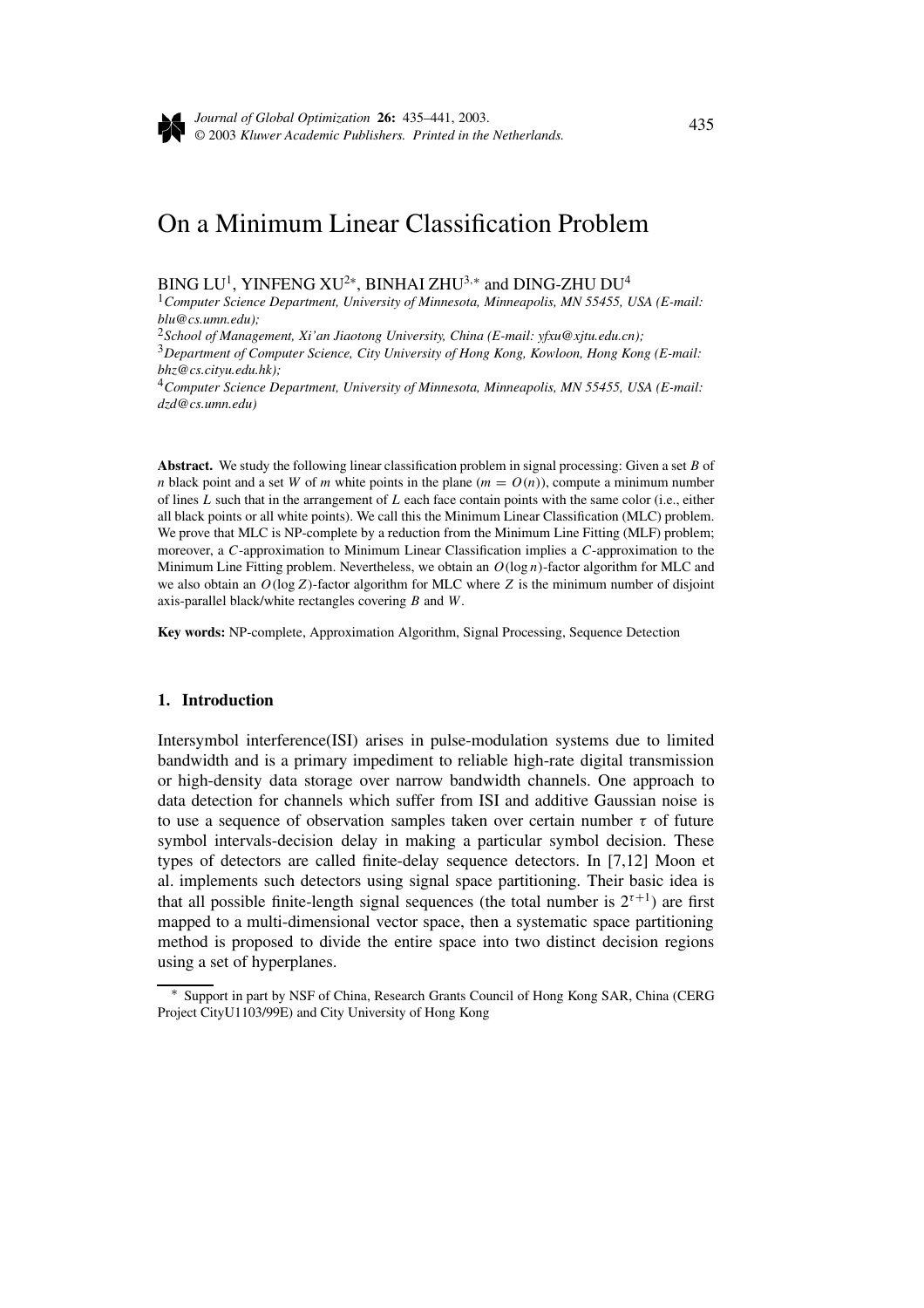

*Figure 1.* The structure of signal space detector.

The discrete-time channel model is represented in [7] as  $o_k = \sum_{i=0}^{L} f_i a_{k-i} + n_k$ , where  $o_k$  is an observation sample,  $f_i$  represents the overall channel response ( $f_0 \neq$ 0) of a finite length *L*,  $a_k$  is the input symbol taken from  $\{+1, -1\}$ , and  $n_k$  is zeromean additive white Gaussian noise. A sequence detector with a decision delay of *τ* makes a decision on the input symbol *ak*<sup>−</sup>*<sup>τ</sup>* at time *k* based on observation samples  $o_k$  ( $0 \le k \le \tau$ ). Past decisions on the input symbols  $a_{k-i}$  ( $i > \tau$ ) are used to cancel ISI terms from observation samples under the assumption that the past decisions are correct. The observation samples available at the detector input after the cancellation are represented by  $x_{k-j} = \sum_{i=0}^{\tau-j} f_i a_{k-j-i} + n_{k-j} = s_{k-j} + n_{k-j}$ , where  $0 \leq j \leq \tau$ ,  $s_{k-j}$  is the noiseless signal. The detector finds a noiseless signal vector  $\mathbf{s} = [s_k, \dots, s_{k-\tau}]^T$  which maximizes the probability  $p(\mathbf{x}|\mathbf{s})$  for a given observation sample vector  $\mathbf{x} = [x_k, \dots, x_{k-\tau}]^T$  and chooses the associated  $a_{k-\tau}$ as the symbol decision. This decision process can be viewed as partitioning the  $(\tau + 1)$ -dimensional observation space into appropriate non-overlapping decision regions. The corresponding decision boundary is piecewise linear, which can be represented by a set of hyperplanes.

Figure 1 shows the structure of the signal space detector. A finite number  $\tau + 1$ of inputs to the linear discriminant functions are the channel output samples. Each linear discriminant function represents a hyperplane in a  $(\tau + 1)$ -dimensional signal space. Then a threshold detector determines which side of the corresponding hyperplane the observation vector **x** is located. At last, a Boolean logic function estimates the channel input symbol based on the location of the observation vector relative to each hyperplane. The main complexity of the detector is the number of hyperplanes. The goal is to minimize the number of hyperplanes for a given performance measure — the minimum distance between any signal and the decision boundary.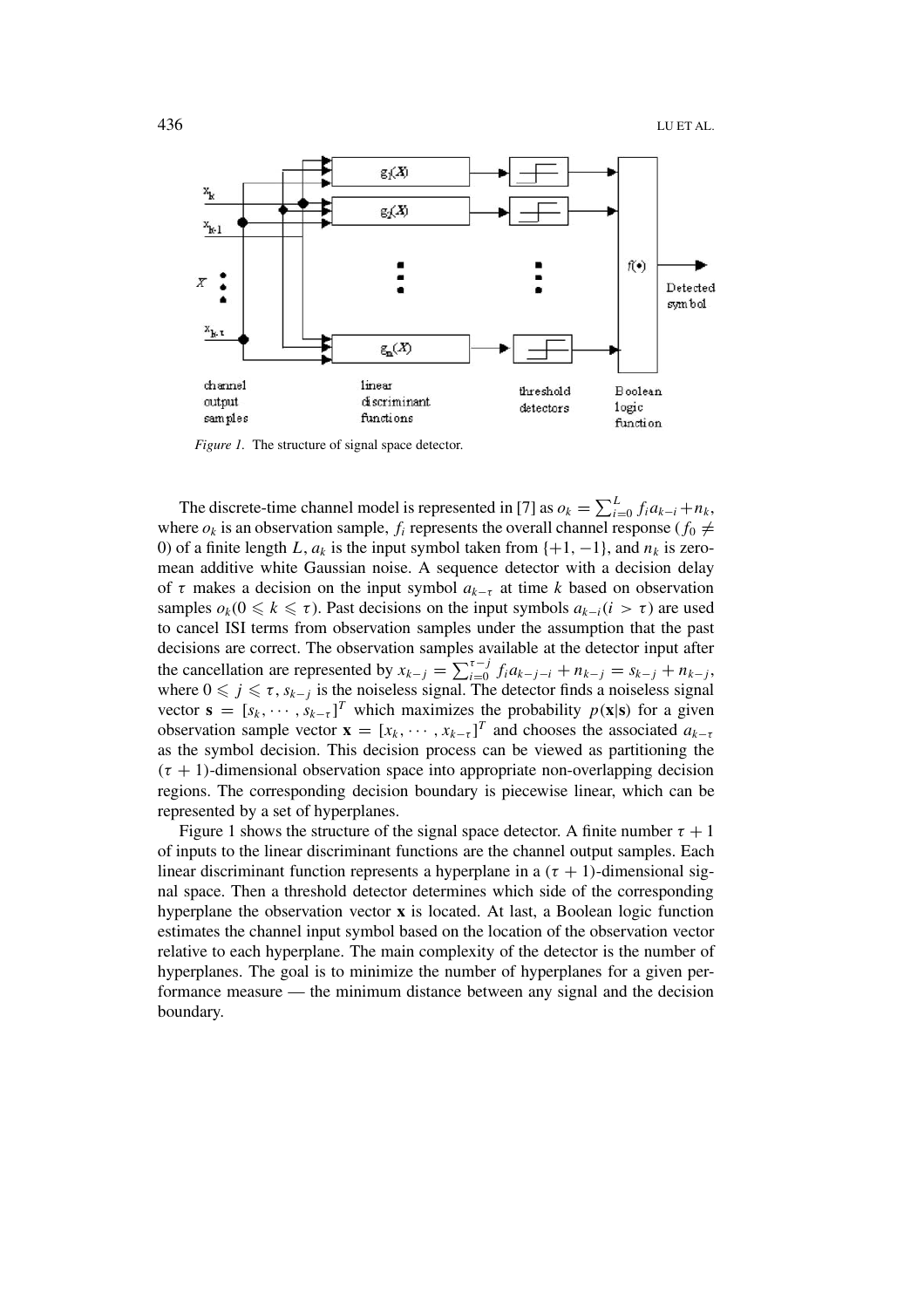#### ON A MINIMUM LINEAR CLASSIFICATION PROBLEM 437

In [7], the detector design procedure starts with the opposite-class pairing of all signal subsets. Each pair defines a hyperplane separating them. By searching through these hyperplanes, a signal space detector with the minimal set of hyperplanes is obtained. It is shown that the proposed procedure also has a delayconstrained, asymptotically optimal detector if the performance measure  $\beta_{min}$  is set at half of the minimum distance  $d_{min}$  between any noiseless signals.

We can formulate the problem of finding minimum set of hyperplanes as: Given a set *B* of *m* black points, a set *W* of *n* white points in a space( $m = O(n)$ ), a prescribed distance  $\beta_{min}$ , find a minimum number of hyperplanes such that every pair of opposite-color points can be separated with distance at least  $\beta_{min}$ (i.e., the distance from the points to the hyperplane is at least  $\beta_{min}$ ).

In this paper we only focus on the two-dimensional (2D) version of this problem; moreover, we assume that  $\beta_{min} = 0$ . We call this restricted problem Minimum Linear Classification (MLC). We prove that even this restricted problem is NPhard and we present an *O(*log *n)*-factor approximation for this problem. We remark that a related problem of separating black/white points with minimum length tour (simple polygon) has been studied in [9] and another related problem of stabbing a set of objects (vertical segments or squares) with minimum number of lines has been studied in [4].

The paper is organized as follows. In Section 2, we prove the NP-hardness of MLC. In Section 3 we present two approximations for MLC. In Section 4, we close the paper with some open problems for further research in this topic.

#### **2. Hardness Results**

In this section, we establish the hardness result for MLC. We reduce the Minimum Line Fitting problem to it, which is a known NP-hard problem [10]. Given a set *B* of *n* (black) points with rational coordinates in the plane, the Minimum Line Fitting problem is to compute a set of lines *L*<sup>∗</sup> with the minimum cardinality so that every point in *B* is on at least one line in  $L^*$  (or, equivalently, the lines in  $L^*$ fit all the points in *B*). Our result is as follows.

THEOREM 1. *The Minimum Line Fitting problem can be reduced to the Minimum Linear Classification problem in polynomial time.*

*Proof.* Given a set *B* of *n* black points, suppose that we want to find the minimum number of lines fitting *B*. We show below that MLF has a solution of size *K* if and only if an instance of MLC has a solution of size 2*K*.

Let  $R$  be the set of all real numbers and let  $Q$  be the set of all rational numbers. Given an instance of MLF, we transfer each point  $b = (x_b, y_b) \in B$ ,  $x_b, y_b \in Q$ into a small triangle with three white points enclosing *b*. Let these three white points be  $w_1^b = (x_1^b, y_1^b), w_2^b = (x_2^b, y_2^b)$  and  $w_3^b = (x_3^b, y_3^b)$ , where all the coordinates of  $w_i^b$ ,  $i = 1, 2, 3$ , are in *R*. For any two points  $b, d \in B$  we can choose the coordinates of  $w_i^b$  and  $w_i^d$ ,  $i = 1, 2, 3$ , such that there exist two *white lines* defined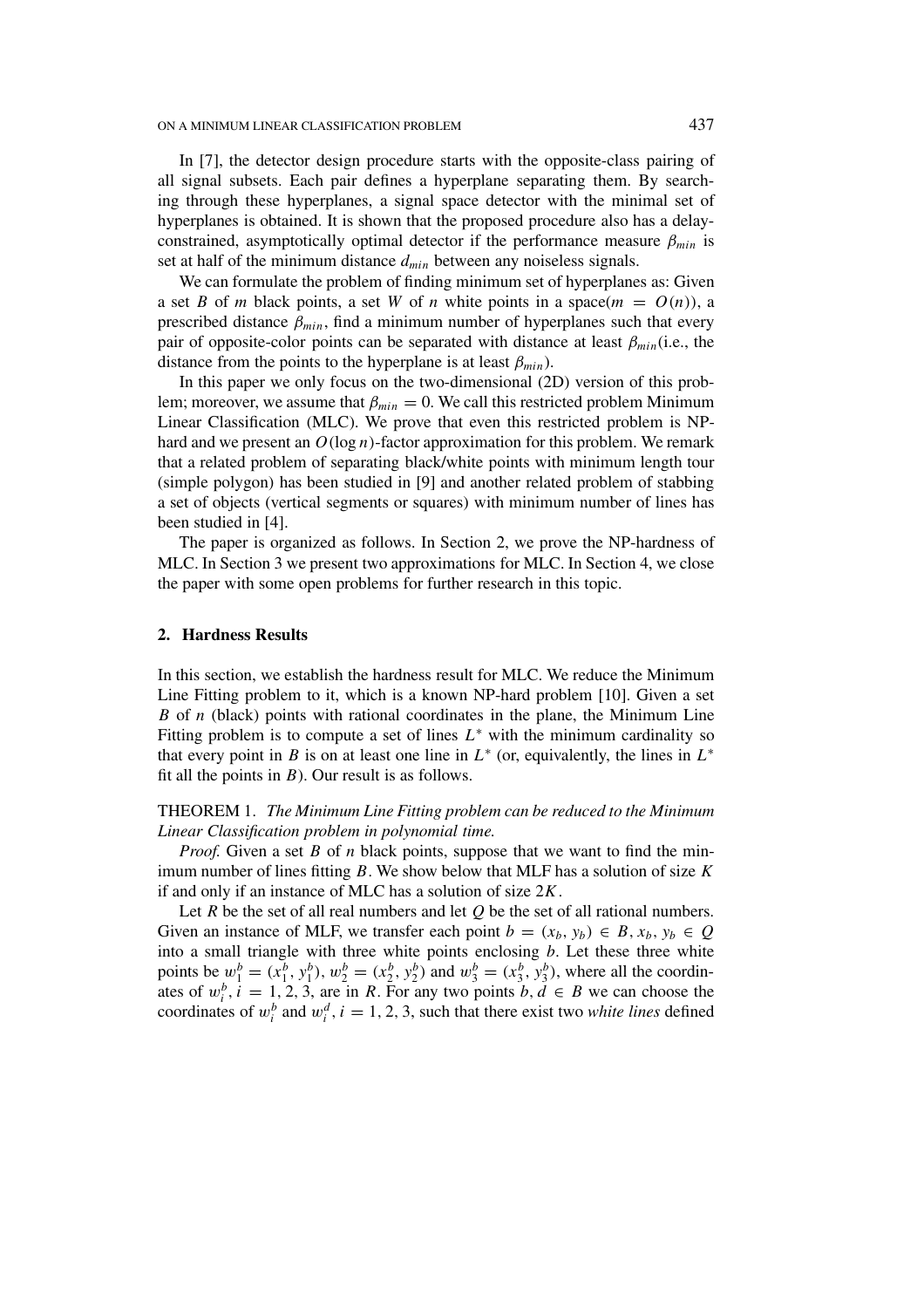by  $w_i^b$  and  $w_j^d$ , *i*, *j* = 1, 2, 3 whose slopes bound that of line *(b, d)*. Furthermore, we can choose  $w_i^b$ ,  $i = 1, 2, 3$ , for all *b*, such that no three white points are collinear and no white point is collinear with any *black line* (i.e., a line defined by two black points). As there are only a finite  $(O(n^2))$  possible black lines defined by points in *B* we can construct all these white points in polynomial  $(O(n^2))$  time. We loosely call this procedure *perturbation*.

We are now ready to make some claims. First of all, notice that given  $w_1^b$ ,  $w_2^b$ ,  $w_3^b$ and *b* we must use at least two lines to separate *b* from the three white points. Secondly, given any two such white triangles, each enclosing a black point, we must use at least two lines to separate the two black points from the six white points. Thirdly, given any *k* black points in *B*, if we could use only one line to fit these *k* black points then we can use two lines to separate the *k* black points from those corresponding 3*k* white points.

Consequently, MLF has a solution of size  $K$  if and only if the minimum linear classification problem has a solution of size 2*K*. This reduction clearly takes polynomial time.

From the above theorem, MLF is NP-hard. As it is easy to see that MLC is in NP, we have the following corollaries.

#### COROLLARY 1. *Minimum Linear Classification is NP-complete.*

Notice that for a (minimization) optimization problem  $\Pi$ , we say that an approximation algorithm *A* achieves an approximation factor of  $\rho$  if for every instance of IT the solution value returned by *A* is at most *ρ* times the corresponding optimal solution value. We also say that *A* is a *ρ*-*approximation* of  $\Pi$ . As both MLC and MLF are NP-complete, it would be interesting to approximate them. Theorem 1 implies the following corollary regarding efficient approximations for MLC and MLF.

# COROLLARY 2. *If there is a C-approximation for Minimum Linear Classification then there is a C-approximation for the Minimum Line Fitting problem.*

*Proof.* For the instance we use in the proof of Theorem 1, it is clearly that if the optimal solution of MLF has size  $O_{MLF}$  then the optimal solution for Minimum Linear Classification must have size at least  $2 \cdot O_{MLF}$ . If there is a *C*-approximation for Minimum Linear Classification then we can run the approximation algorithm on the instance we use in the proof of Theorem 1 and obviously that produces a *C*-approximation for the Minimum Line Fitting problem.

The best approximation for MLF has a factor  $2 \log n + 1$  — just formulate it as a set-cover problem where each line is viewed as a set and the points on it are its elements. Although the general set-cover problem cannot be approximated with a factor better than  $\Omega(\log n)$  [13], we are not able to make the same claim for MLF and it is not known whether a constant-factor approximation for MLF exists or not.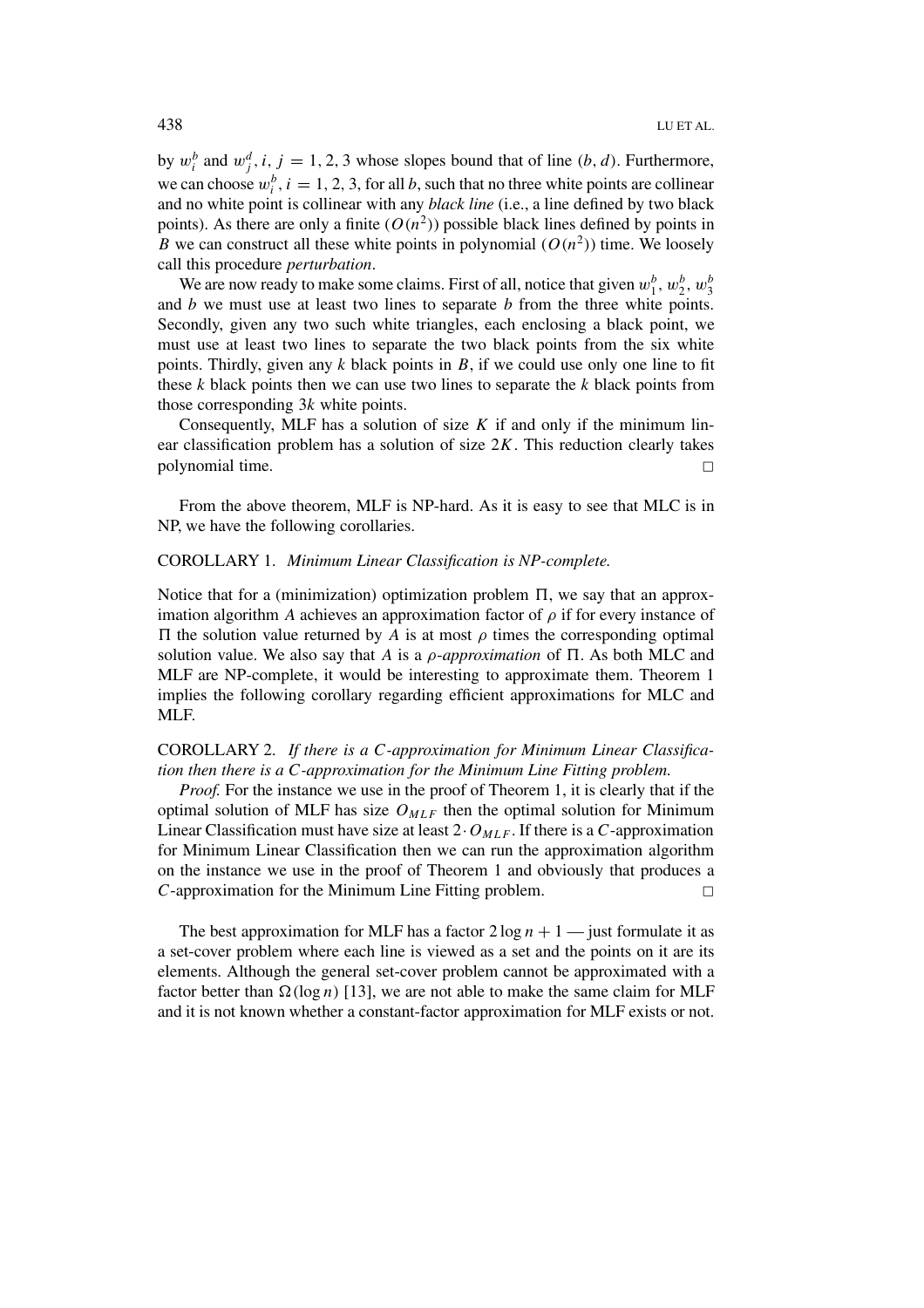Corollary 2 shows that approximating MLC is at least as hard as approximating MLF. In the next section we present two approximation algorithms for MLC.

## **3. Approximation Algorithms**

In this section, we present two approximation algorithms for MLC. The first approximation is to formulate it directly as a set-cover problem as follows. Connecting all black points and white points, we have *mn* segments whose endpoints have different color. We call these set *S*.

It is clear that our problem is basically to find the minimum number of lines stabbing all the segments in *S*. In fact, we need only to search a set  $L(S)$  of  $O((m +$ *n*)<sup>2</sup>) candidate lines for MLC: through each segment  $(p, q)$ ,  $p, q \in B \cup W$  we rotate the line  $(p, q)$  around the center of the segment  $(p, q)$ ,  $o_{na}$ , in clockwise order until it hits another point  $r$  in  $B \cup W$  — during this process all the lines are topologically equivalent, i.e., separate the same subsets of points in  $B \cup W$ . We take the line  $l_1$  bisecting  $\angle po_{pq}r$  and put it into  $L(S)$ . If we rotate line  $(p, q)$ around  $o_{pa}$  in counterclockwise order we obtain another line  $l_2$  for  $L(S)$ . So each pair  $p, q \in B \cup W$  contributes two lines for  $L(S)$ . Now the problem is easy, we have a set-cover problem which we want to use the minimum number of lines in *L(S)* to stab all the segments in *S* whose endpoints have different colors. Each line in  $L(S)$  is viewed as a subset which consists of the segments in  $S$  it stabs.

For set-cover, there is a standard greedy algorithm (in our case, each time we choose the line in *L(S)* which stabs the maximum number of segments in *S*). With the standard analysis, the greedy algorithm achieves an approximation factor of  $\log n(n-1)/2+1 \leq 2 \log n + 1$  [1, 6, 8]. Interested readers can also refer to some textbooks for simplified analysis [2]. We thus have the following result.

# COROLLARY 3. *There exists a*  $(2 \log n + 1)$ *-approximation for Minimum Linear Classification.*

In the following, we present another algorithm with an approximation factor of  $2 \log Z + 1$  where Z is the minimum number of disjoin axis-parallel boxes containing only white (black) points. Our motivation is that even though *Z* could be quadratic, in practice it would be relatively small. The algorithm works as follows.

Input: A set *B* of *n* black points, a set *W* of *m* white points.

- Step 1. Draw horizontal lines through midpoints of the x-intervals defined by all of the points in  $B \cup W$  sorted along x-axis. Let this set of lines be *H*.
- Step 2. Draw vertical lines through midpoints of the y-intervals defined by all of the points in  $B \cup W$  sorted along y-axis. Let this set of lines be *V*.
- Step 3. Let the arrangement of  $H \cup V$  be  $A(H \cup V)$ . Color each cell of the arrangement black (white) if it contains a black (white) point.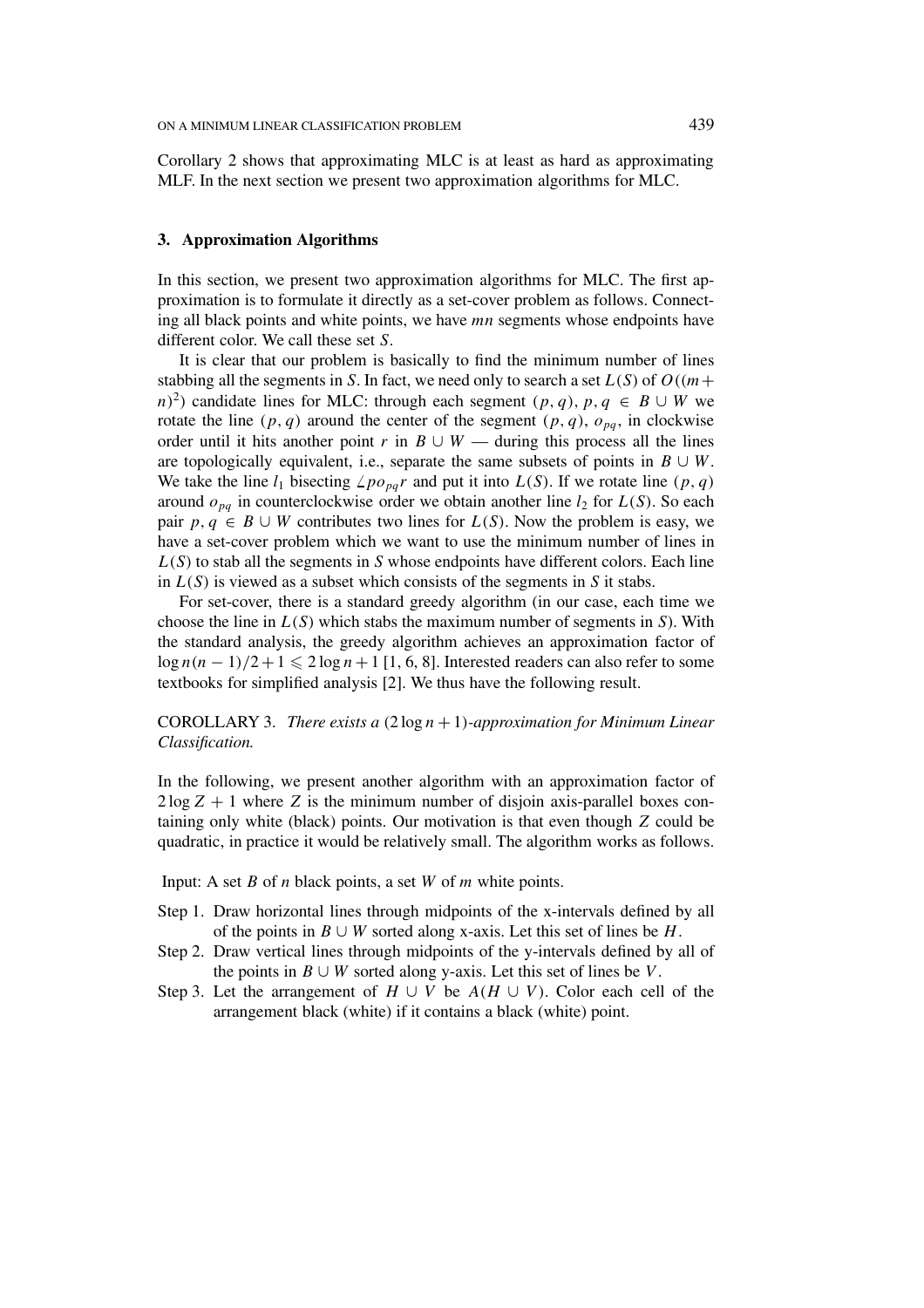- Step 4. Compute the maximum connected components of black (white) cells. We have a set of black rectilinear polygons possibly with white or empty holes and symmetrically, we have a set of white rectilinear polygon possibly with black or empty holes.
- Step 5. Use Imai and Asano's algorithm [5] to decompose each of the rectilinear polygon (with or without holes) into the minimum number of rectangles. Let the set of all black (white) rectangles be  $R_B$  ( $R_W$ ).
- Step 6. For each rectangle in  $R_B \cup R_W$ , compute convex hull for all the points inside it. Let *Z* be the number of convex polygons obtained. Now use the greedy algorithm to solve the following set-cover problem: the elements in this set system are the shortest segments connecting two convex polygons with different colors and the subsets are the (slightly perturbed) inner tangents of these *Z*<sup>2</sup> black/white polygon pairs.

The algorithm runs in  $O(n^2)$  time as we must compute the arrangement of  $O(n)$ lines. Although in the worst case,  $Z = \Omega(n^2)$  (this happens when we have  $\Omega(n^2)$ ) connected components in Step 4), in practical situation it should be much smaller. Summarizing the analysis, we have

THEOREM 2. *The Minimum Linear Classification problem can be approximated* with a factor of  $2 \log Z + 1$ , where Z is the minimum number of disjoint axis*parallel black/white rectangles covering B and W.*

#### **4. Remarks**

In this note we show that the Minimum Linear Classification problem is NPcomplete. Our reduction shows that if there is an  $o(\log n)$ -factor approximation for it then there is also an  $o(\log n)$ -factor approximation for the Minimum Line Fitting problem. Therefore, it is interesting to know whether there is an *o(*log *n)* factor approximation for the Minimum Line Fitting problem and whether the ratio  $log n$  is the lower bound for approximating the Minimum Linear Classification problem. The more interesting problem is to investigate the original problem in high dimensions for which nothing is known so far.

#### **References**

- 1. Chvátal, V. (1979), A greedy heuristic for the set-covering problem, *Math. Oper. Res.*, (4), 233–235.
- 2. Cormen, T., Leiserson, C. and Rivest, R. (1990), *Introduction to Algorithms*, The MIT Press.
- 3. Forney Jr., G. D., (1972), Maximum-likelihood sequence estimation of digital sequences in the presence of intersymbol interference, *IEEE Trans. Infor.*, 18(3), 363–378.
- 4. Hassin, R. and Megiddo, N. (1990), Approximation algorithms for hitting objects with straight lines, *Disc. Appl. Math.*, 30, 29–42.
- 5. Imai, H. and Asano, Ta. (1986), Efficient algorithms for geometric graph searching problems, *SIAM J. Comput.*, 15, 478–494.